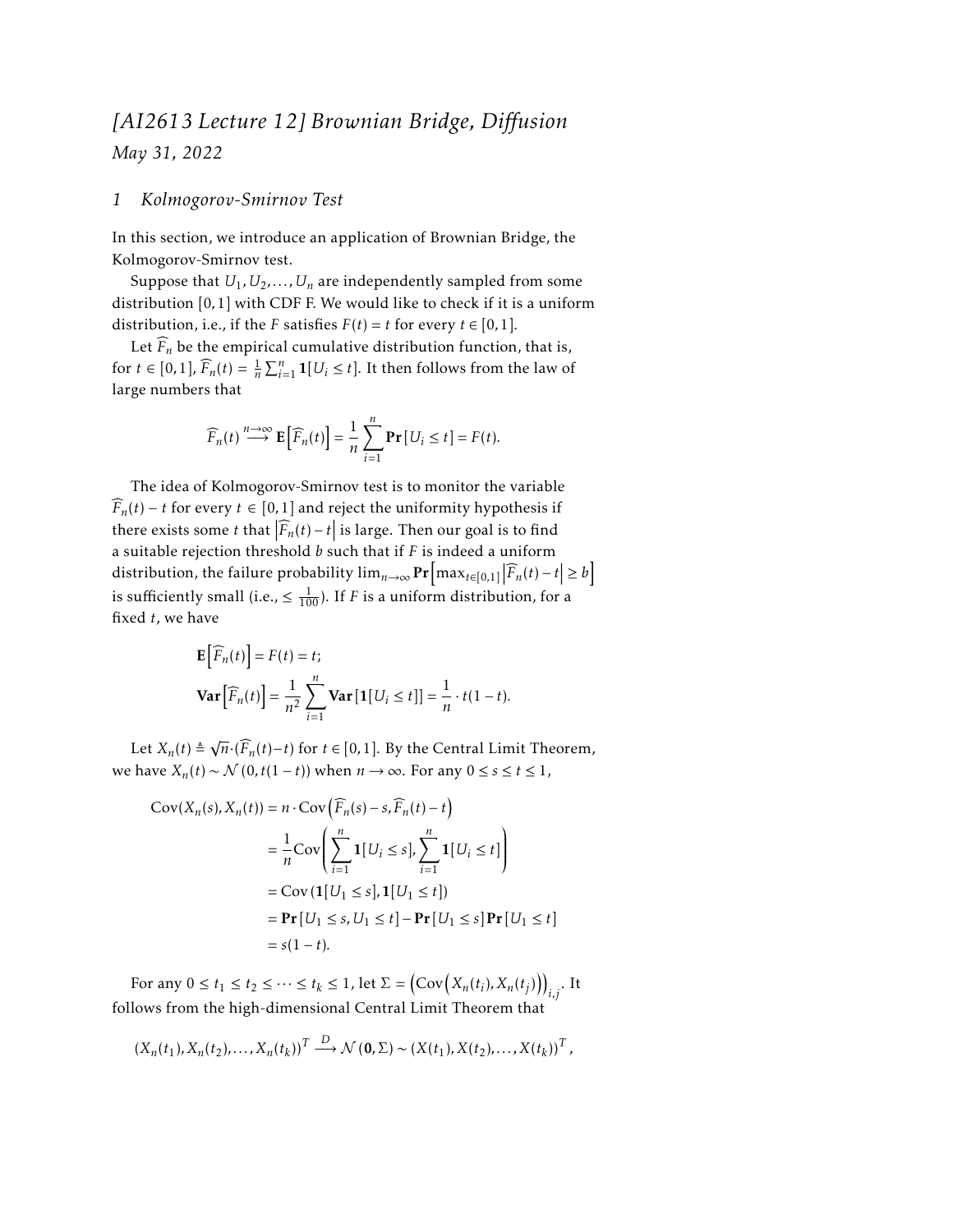where  ${X(t)}$  is a standard Brownian Bridge. Then using the result in Example 3 in Lecture 11, we have

$$
\lim_{n \to \infty} \mathbf{Pr} \bigg[ \max_{t \in [0,1]} \widehat{F}_n(t) - t \ge b \bigg] = \mathbf{Pr} \bigg[ \max_{t \in [0,1]} X(t) \ge \sqrt{n}b \bigg] \n= \mathbf{Pr} \bigg[ \tau_{\sqrt{n}b} < 1 \mid W(1) = 0 \bigg] = \exp \{-2nb^2\}.
$$

## *2 Diffusion*

### *2.1 The Definition of Diffusion*

A continuous stochastic process with Markov property is called a diffusion.<sup>1</sup> In other words, a diffusion can be viewed as a Markov  $1$  This is an informal definition of process in continuous time with continuous sample paths.

Actually, diffusions can be built up from local Brownian motions in the same way as differentiable functions being built up from local linear functions. Imagine that we want to draw the image of a function *f* with knowing  $f'(t) = e^t$  and  $f(0) = 1$ . How to do this if you are not allowed to integrate *f* ′ (*t*). A natural idea is to approximate *f* using segmented linear functions:

- Select a step length *h*;
- Draw a segment on [0*, h*] which starts from (0*, f* (0)) with slope  $f'(0) = 1;$
- Draw a segment on  $[h, 2h]$  which starts from  $(h, h + f(0))$  with slope  $f'(h) = e^h$ ;
- *...*.

When  $h \to 0$ , our drawing is exactly the image of f. This gives an intuition that a differentiable function can be locally approximated as linear functions.

A diffusion  ${X(t)}_{t\geq0}$  is the stochastic analog of above process. That is, if we are currently at the position  $X(t) = X_t$  and consider the small time interval  $[t, t+h]$ , the process acts as a  $\left(\mu(X_t), \sigma^2(X_t)\right)$ Brownian motion where  $\mu$  and  $\sigma^2$  are functions of the position  $X_t$ . Let *Z* ∼  $\mathcal{N}(0,1)$  be a standard Gaussian. We can break the process into segments and use these normal random variables to simulate the diffusion:

- $X_h = X_0 + \mu(X_0)h + \sigma(X_0)$ √  $h \cdot Z_1$ ;
- $X_{2h} = X_h + \mu(X_h)h + \sigma(X_h)$ √  $h \cdot Z_2$ ;
- *...*,

diffusions and it is enough for this course.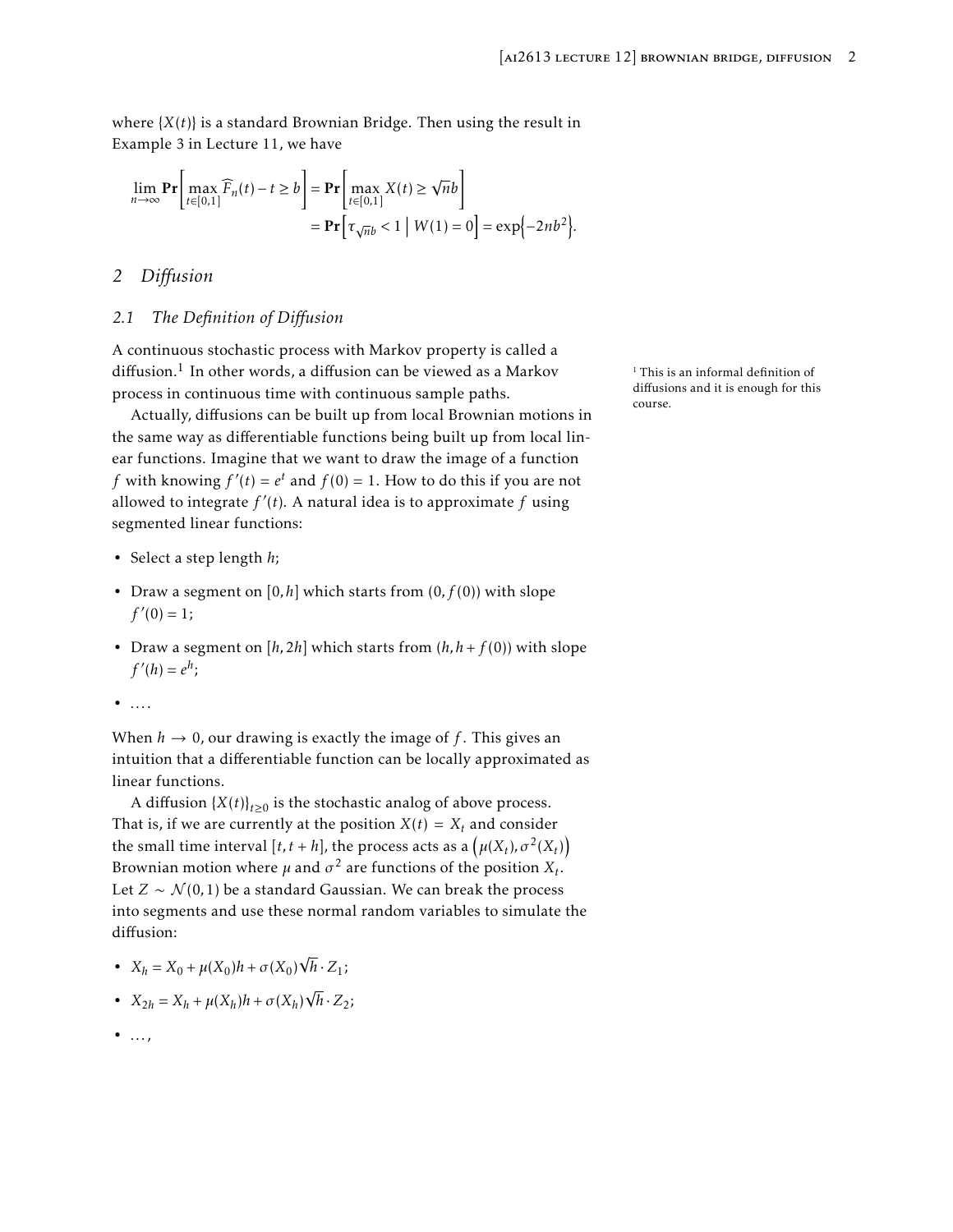where each *Z<sup>i</sup>* are independent standard Gaussian. Then for any  $k \in \mathbb{N}$ ,  $X_{(k+1)h} - X_{kh} \sim \mathcal{N}\left(\mu(X_{kh})h, \sigma^2(X_{kh})h\right).$ 

Thus, when  $h \to 0$ , we can naturally develop a specification of diffusion: A time homogeneous diffusion can be specified by two functions  $\mu(x)$  and  $\sigma^2(x)$  which satisfies:

- ∀*t*, E[*X*(*t* + *h*) − *X*(*t*) | *X*(*t*) = *x*] = *µ*(*x*)*h* + *o*(*h*);
- ∀*t*, Var [*X*(*t* + *h*) − *X*(*t*) | *X*(*t*) = *x*] = *σ* 2 (*x*)*h* + *o*(*h*);

• 
$$
\forall t, \mathbf{E} [ |X(t+h) - X(t)|^p | X(t) = x ] = o(h)
$$
 for  $p > 2$ .

Note that

Var 
$$
[X(t+h) - X(t) | X(t) = x]
$$
  
=  $\mathbf{E}[(X(t+h) - X(t))^2 | X(t) = x] - (\mathbf{E}[X(t+h) - X(t) | X(t) = x])^2$   
=  $\mathbf{E}[(X(t+h) - X(t))^2 | X(t) = x] - (\mu(x)h + o(h))^2$ .

Thus

$$
\mathbf{Var}\left[X(t+h) - X(t)\mid X(t) = x\right] = \sigma^2(x)h + o(h)
$$

is equivalent to

$$
\mathbf{E}\left[\left(X(t+h)-X(t)\right)^2\big|X(t)=x\right]=\sigma^2(x)h+o(h).
$$

Recall that in the analog of differentiable functions, we have  $df(t) = g(t) dt$  where  $g(t)$  is the derivative of f. Similarly, for a diffusion  ${X(t)}_{t\geq0}$  specified by  $\mu(x)$  and  $\sigma^2$ 

$$
dX(t) = \mu(X(t)) dt + \sigma(X(t)) dW(t),
$$

where  $\{W(t)\}\$ is the standard Brownian motion and  $dW(t)$  can be understood as  $\lim_{h\to 0} W(t+h) - W(t)$ .

Example 1 (Ornstein-Uhlenbeck Process) *Consider a diffusion*  ${X(t)}_{t\geq0}$  specified by  $\sigma(x) = -x$  and  $\sigma^2(x) = 2$  with  $X(0) = 0$ *. This diffusion always has a tendency to* 0 *since if X*(*t*) *is large, µ*(*X*(*t*)) *is also large towards the reverse direction which acts as a spring intuitively. We can write this process as*

$$
dX(t) = -X(t) dt + \sqrt{2} dW(t).
$$

*The process can be used to model the discrete Ehrenfest chain. Suppose we have two boxes with a balls in the first box and b balls in the second box in the initial state. In each round, we choose a ball uniformly at random among the a* + *b balls and put the chosen ball into the other box. It is more likely to choose the balls in the box with more balls. Thus, this discrete*  $M$ arkov process tends to the equilibrium state where each box has  $\frac{a+b}{2}$ *balls.*

This expression is informal as we haven't give a mathematical meaning to the notation  $dW(t)$ . We will do this in the next lecture, but for now, we can sloppily understand it as a Brownian motion in an infinitisimal time.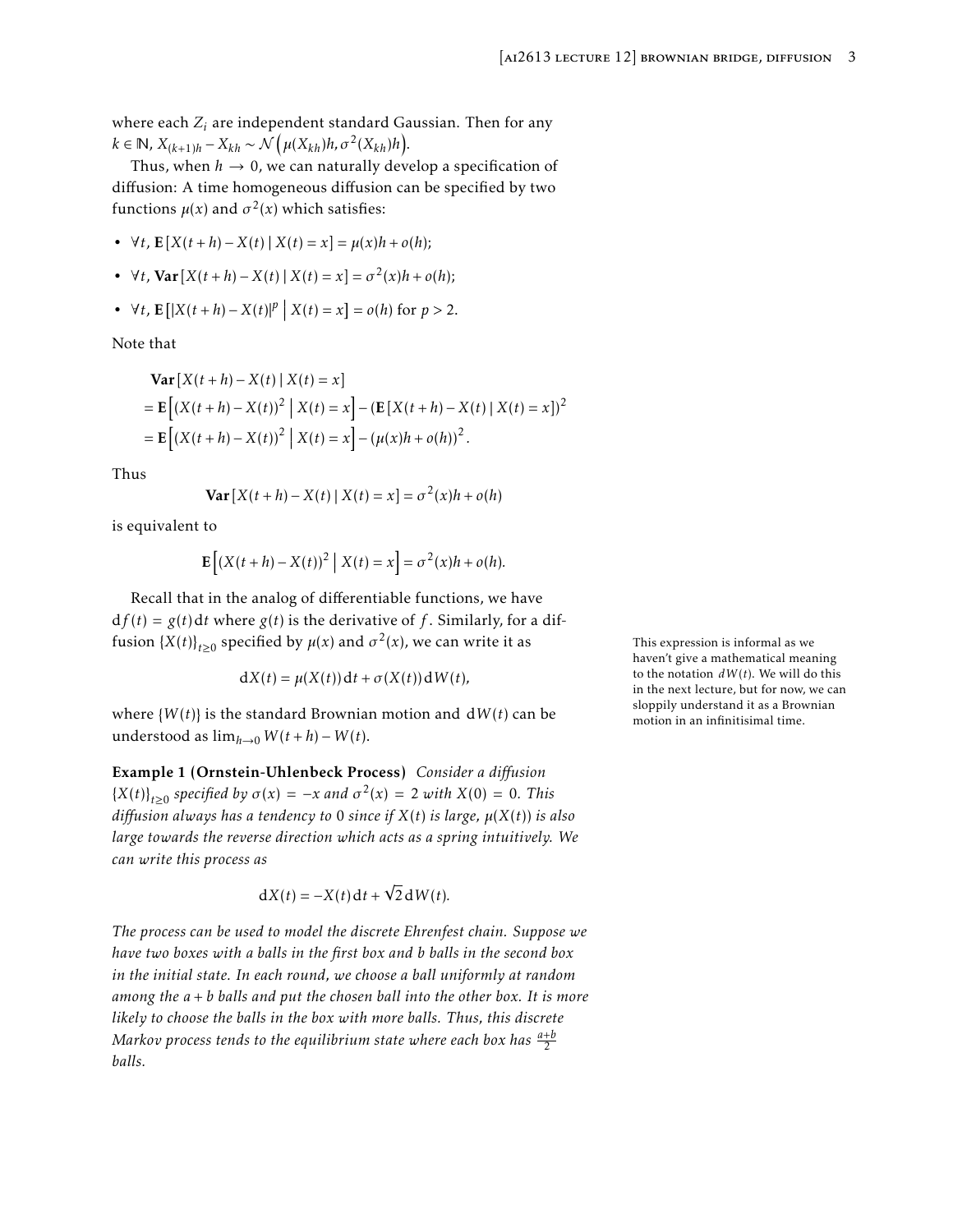Example 2 (Wright-Fisher Process) *Next we consider a stochastic random walk with absorbing boundaries. Let*  $\mu(x) = 0$ *,*  $\sigma^2(x) = x(1 - x)$ and  $X(0) = \frac{1}{2}$ . Then this diffusion is jittery around  $\frac{1}{2}$  and is more steady *around the boundaries.*



*The process can be used to model the following model of racial reproduction. Assume the total population is N which is invariant over time. At the t*-th generation, there is  $X_t$  black people and  $N - X_t$  white people where *Xt is a non-negative random variable. Assume that there is no interracial marriage and the child's race is the same with his or her parents. At the t* + 1-th generation, each person is white w.p.  $1 - \frac{X_t}{N}$  and is black w.p.  $\frac{X_t}{N}$ . *Assume the race of each individual is independent with other people. If it starts with half white and half black, then we want to ask: Will there be genocide after a long period of time or will the two races tend to keep a balance?*

*The continuous version of the model is the Wright-Fisher process we just introduced. It is equivalent to ask whether the process tends to keep jittery or be absorbed. Since it seems to be "lazier" when it comes closer to the boundary, the answer of this question is not obvious. In fact, however, after a sufficiently long time, it does reach the boundary.*

#### *2.2 Diffusions with a Stopping Time*

Let {*X*(*t*)} be a diffusion specified by  $\mu(x)$  and  $\sigma^2(x)$ , or equivalently,

$$
dX(t) = \mu(X(t)) dt + \sigma(X(t)) dW(t).
$$

The diffusion ends at a random stopping time *T*. Let  $g : \mathbb{R} \to \mathbb{R}$  be a cost function that the diffusion pays at rate  $g(x)$  when it arrives at *x*. We are interested in the average cost of the diffusion, that is,  $\mathbf{E}\left[\int_0^T g(X(t)) dt\right].$ 

Let  $w(x) \triangleq \mathbf{E}_x \left[ \int_0^T g(X(t)) dt \right] = \mathbf{E} \left[ \int_0^T g(X(t)) dt \right]$  $X(0) = x$ . We have the following theorem.

<span id="page-3-0"></span>Theorem 1 *The function w satisfies the differential equation:*

$$
\mu(x)w'(x) + \frac{1}{2}\sigma^2(x)w''(x) = -g(x).
$$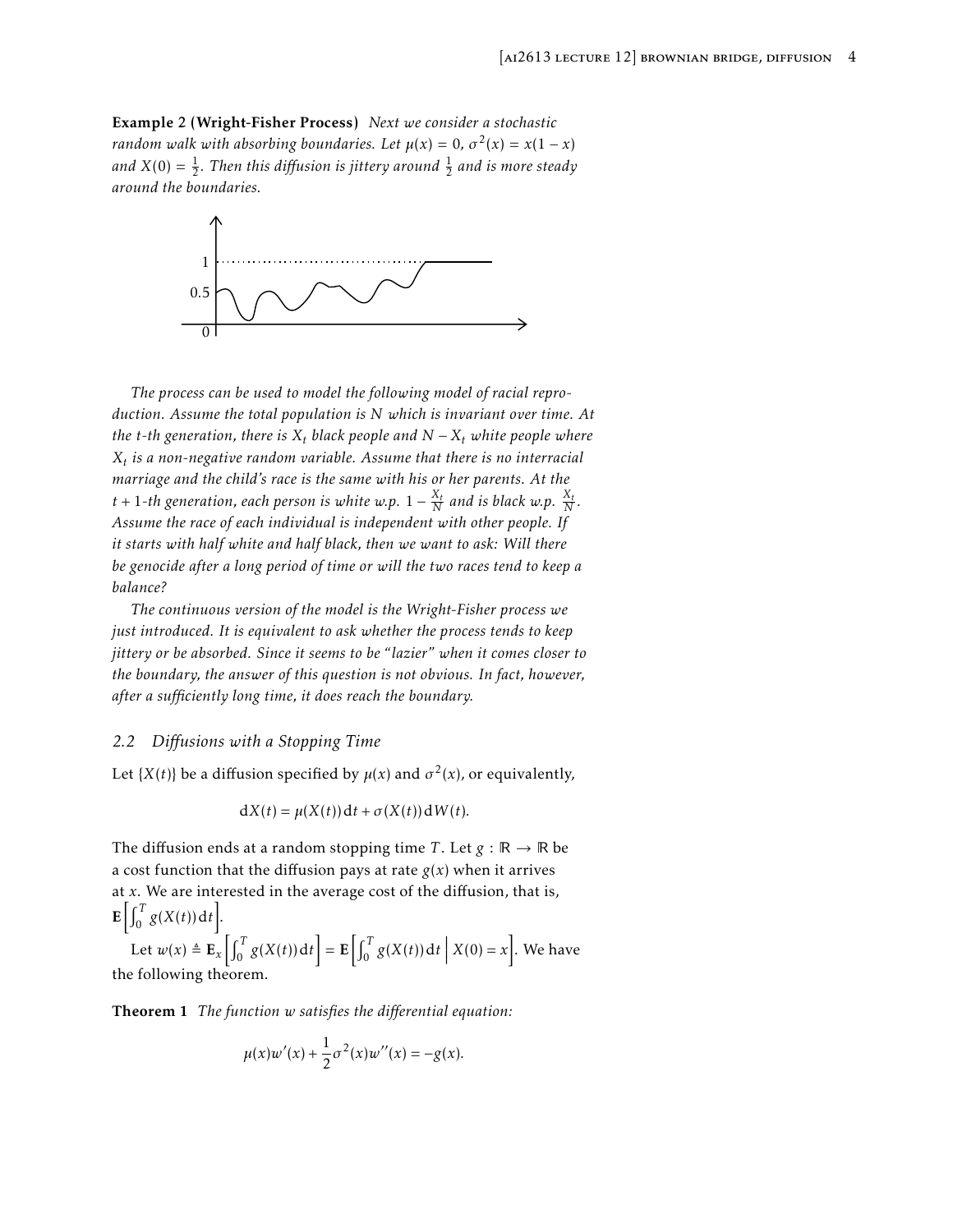Before proving this theorem, we see an application of it. Recall the 1-D random walk with two absorbing barriers −*a* and *b* which we discussed in Lecture 7. We used the tool of martingale to show that the average stopping time is *ab*. If we consider the continuous process, that is, a diffusion specified by  $\mu(x) = 0$  and  $\sigma^2(x) = 1$  with  $X(0) = 0$  and  $g(x) \equiv 1$ , we have  $\mathbf{E}[T] = \mathbf{E}\left[\int_0^T 1 dt\right] = w(0)$  where *T* =  $\min_t$  {*X*(*t*) = −*a* ∨ *X*(*t*) = *b*}. With Theorem [1,](#page-3-0) we have

$$
\frac{1}{2}w''(x)=-1.
$$

Combining the fact that  $w(-a) = w(b) = 0$ , we have  $w(x) = -(x+a)(x-b)$ and consequentlly  $E[T] = w(0) = ab$ .

Then we prove Theorem [1](#page-3-0).

*Proof.* [Proof of Theorem [1](#page-3-0)] Pick a sufficiently small *h* such that Whether such *h* exists requires justifi- $Pr[T > h] = 1 - o(h)$ . Then we have

$$
w(x) = \mathbf{E}_x \left[ \int_0^T g(X(t)) dt \right]
$$
  
=  $\mathbf{E}_x \left[ \int_0^h g(X(t)) dt \right] + \mathbf{E}_x \left[ \int_h^T g(X(t)) dt \right]$   
=  $\mathbf{E}_x \left[ \int_h^T g(X(t)) dt \right] + h \cdot g(x) + o(h).$  (1)

Note that

$$
\mathbf{E}_{x} \left[ \int_{h}^{T} g(X(t)) dt \right] = \mathbf{E}_{x} \left[ \mathbf{E}_{x} \left[ \int_{h}^{T} g(X(t)) dt \right| X(h) \right]
$$
  
\n
$$
= \mathbf{E}_{x} \left[ \mathbf{E}_{x} \left[ \int_{h}^{T} g(X(t)) dt \right| X(h), T > h \right] + o(h)
$$
  
\n
$$
= \mathbf{E}_{x} \left[ w(X(h)) \right] + o(h). \tag{2}
$$

Using Taylor's expansion, we have

$$
\mathbf{E}_{x} [w(X(h))] = \mathbf{E}_{x} \Big[ w(x) + w'(x)(X(h) - x) + \frac{1}{2} w''(x)(X(h) - x)^{2} \Big] + o(h)
$$
  
=  $w(x) + h \cdot w'(x) \mu(x) + \frac{h}{2} \cdot w''(x) \sigma^{2}(x) + o(h).$  (3)

Combining Equation [\(1\)](#page-4-0), Equation ([2](#page-4-1)) and Equation [\(3\)](#page-4-2), we have

<span id="page-4-2"></span>
$$
h \cdot g(x) + h \cdot w'(x) \mu(x) + \frac{h}{2} w''(x) \sigma^{2}(x) + o(h) = 0.
$$

Thus,

$$
0 = \lim_{h \to 0} \frac{h \cdot g(x) + h \cdot w'(x) \mu(x) + \frac{h}{2} w''(x) \sigma^2(x) + o(h)}{h}
$$
  
=  $g(x) + \mu(x) w'(x) + \frac{1}{2} \sigma^2(x) w''(x)$ .

<span id="page-4-1"></span><span id="page-4-0"></span>cation and depends on *T* . Nevertheless, we assume so.